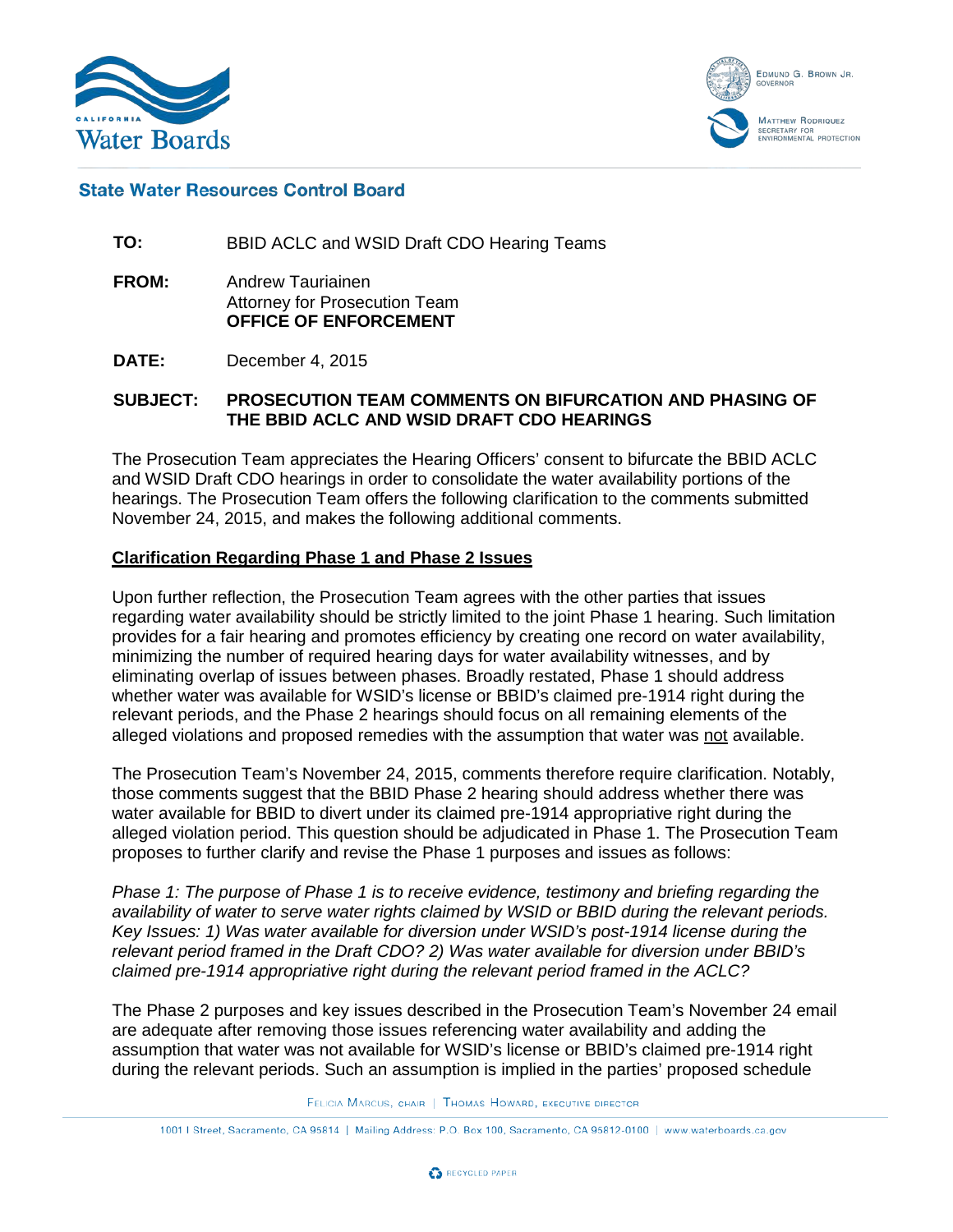and in Mr. Buckman's November 30 email, but it should be made explicit in the revised hearing notices. Any potential inefficiency in holding the Phase 2 hearings prior to the Phase 1 ruling is outweighed by the need to fully and expeditiously resolve both enforcement matters.

# **Richard Morat Evidence and Testimony**

The Prosecution Team does not object to allowing Mr. Morat to present his policy statement, evidence, testimony and any cross-examination during the week of March 21 through 25, 2016, whether his issues are considered to be Phase 1, BBID Phase 2, or both.

# **Schedule and Motions In Limine**

The Prosecution Team agrees that the deadlines currently in place for the BBID ACLC hearing should serve for all phases of the bifurcated proceedings. However, the Prosecution Team notes that the current BBID schedule does not provide deadlines for motions in limine. Although the Prosecution Team will continue to seek stipulations regarding facts and evidence with BBID and WSID to streamline the presentation of evidence, motions in limine may be necessary for any unresolved issues. The Prosecution Team suggests that such motions should be subject to reasonable page limits, and filed along with written opening statements no later than February 29, 2016, with any opposition due on March 5, 2016.

# **Pre-Hearing Conferences**

The current BBID schedule provides a second pre-hearing conference on February 8, 2016. The Prosecution Team suggests that the WSID Hearing Officer also conduct allow for a second pre-hearing conference. The Prosecution Team further suggests that the second prehearing conference on Phase 1 issues be conducted jointly by the BBID and WSID Hearing Officers, with separate second pre-hearing conferences conducted for each Phase 2 the same day.

# **Exhibit Indexes and Submittals**

The Prosecution Team respectfully requests that the Hearing Officers state their preference regarding the parties' Exhibit Indexes and submittals. Specifically, do the Hearing Officers prefer that each party submit one Exhibit Index to cover all phases, or should each party submit a separate Exhibit Index for each phase? The Prosecution Team suggests that the record will be simpler and more easily managed if each party submits one Exhibit Index to cover all phases.

Sincerely,

Andrew Tauriainen Office of Enforcement Attorney for Prosecution Team

cc: Service Lists (attached)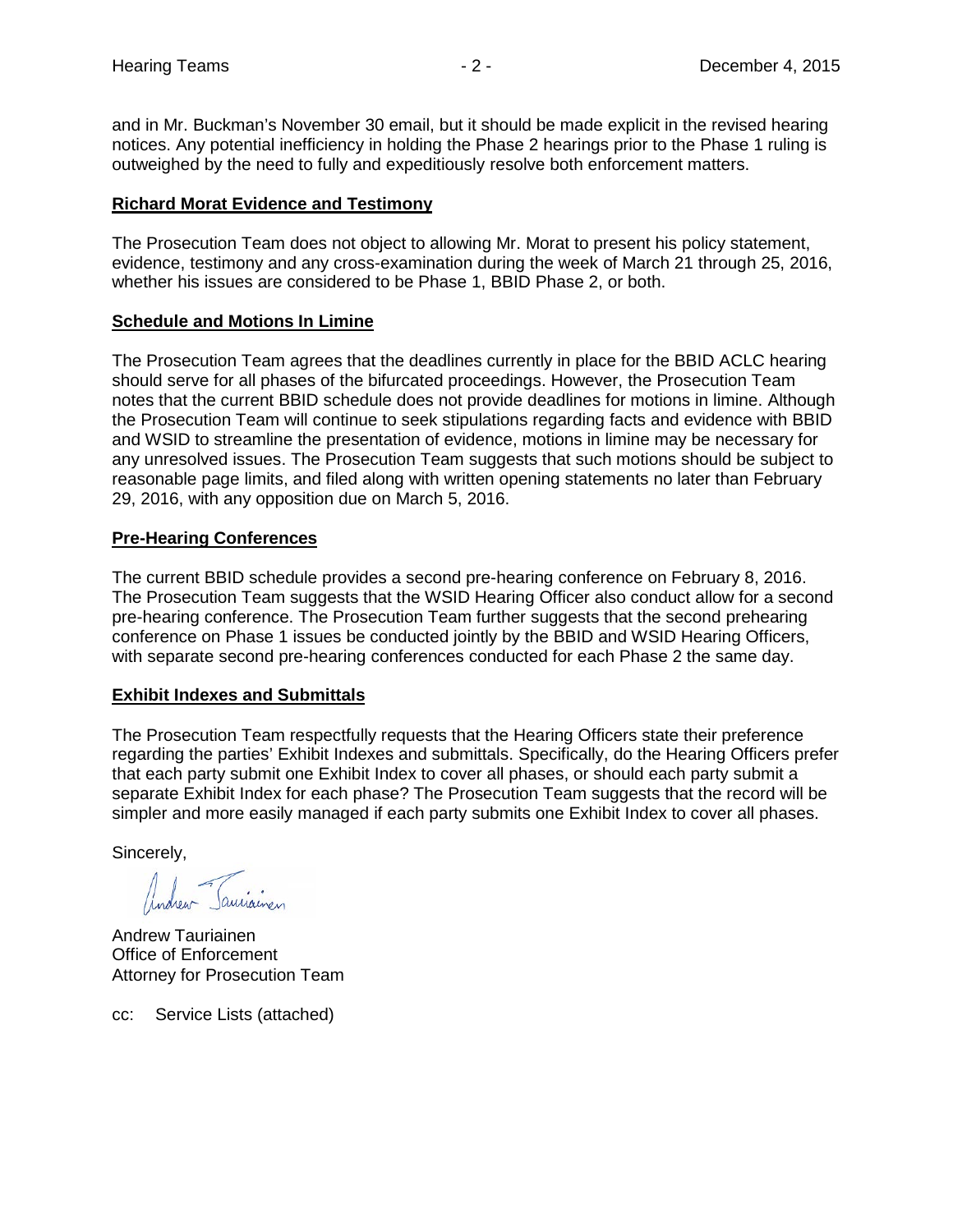#### **SERVICE LIST OF PARTICIPANTS BYRON-BETHANY IRRIGATION DISTRICT ADMINISTRATIVE CIVIL LIABILITY HEARING (09/02/15; Revised 09/10/15; Revised 10/06/16; Revised 10/22/15)**

| <b>Division of Water Rights</b>          | <b>Byron Bethany Irrigation District</b>        |
|------------------------------------------|-------------------------------------------------|
| <b>Prosecution Team</b>                  | Daniel Kelly                                    |
| Andrew Tauriainen, Attorney III          | Somach Simmons & Dunn                           |
| <b>SWRCB Office of Enforcement</b>       | 500 Capitol Mall, Suite 1000,                   |
| 1001   Street,                           | Sacramento, CA 95814                            |
| 16th Floor                               | dkelly@somachlaw.com                            |
| Sacramento, CA 95814                     |                                                 |
| andrew.tauriainen@waterboards.ca.gov     |                                                 |
|                                          |                                                 |
| <b>Patterson Irrigation District</b>     | <b>City and County of San Francisco</b>         |
| <b>Banta-Carbona Irrigation District</b> | Johnathan Knapp                                 |
| The West Side Irrigation District        | Office of the City Attorney                     |
| Jeanne M. Zolezzi                        | 1390 Market Street, Suite 418                   |
| Herum\Crabtree\Suntag                    | San Francisco, CA 94102                         |
| 5757 Pacific Ave., Suite 222             | jonathan.knapp@sfgov.org                        |
| Stockton, CA 95207                       |                                                 |
| jzolezzi@herumcrabtree.com               | Robert E. Donlan                                |
|                                          | Ellison, Schneider & Harris LLP                 |
|                                          | 2600 Capitol Ave, Suite 400                     |
|                                          | Sacramento, CA 95816                            |
|                                          |                                                 |
|                                          | $(916)$ 447-2166                                |
|                                          | red@eslawfirm.com                               |
| <b>Central Delta Water Agency</b>        | <b>California Department of Water Resources</b> |
| Jennifer Spaletta                        | Robin McGinnis, Attorney                        |
| Spaletta Law PC                          | PO Box 942836                                   |
| PO Box 2660                              | Sacramento, CA 94236-0001                       |
| Lodi, CA 95241                           | robin.mcginnis@water.ca.gov                     |
| jennifer@spalettalaw.com                 |                                                 |
|                                          |                                                 |
| Dante Nomellini and Dante Nomellini, Jr. |                                                 |
| Nomellini, Grilli & McDaniel             |                                                 |
| ngmplcs@pacbell.net                      |                                                 |
| dantejr@pacbell.net                      |                                                 |
|                                          |                                                 |
| <b>Richard Morat</b>                     | <b>San Joaquin Tributaries Authority</b>        |
| 2821 Berkshire Way                       | Valeri Kincaid                                  |
| Sacramento, CA 95864                     | O'Laughlin & Paris LLP                          |
| rimorat@gmail.com                        | 2617 K Street, Suite 100                        |
|                                          | Sacramento, CA 95814                            |
|                                          | vkincaid@olaughlinparis.com                     |
|                                          | lwood@olaughlinparis.com                        |
| <b>South Delta Water Agency</b>          | <b>State Water Contractors</b>                  |
| John Herrick, Esq.                       | Stefani Morris, Attorney                        |
| 4255 Pacific Ave., Suite 2               | 1121 L Street, Suite 1050                       |
| Stockton, CA 95207                       | Sacramento, CA 95814                            |
| jherrlaw@aol.com                         | smorris@swc.org                                 |
|                                          |                                                 |
| Dean Ruiz, Esq.                          |                                                 |
| Harris, Perisho & Ruiz, Attorneys at Law |                                                 |
|                                          |                                                 |
| 3439 Brookside Road, Suite 210           |                                                 |
| Stockton, CA 95219                       |                                                 |
| dean@hprlaw.net                          |                                                 |